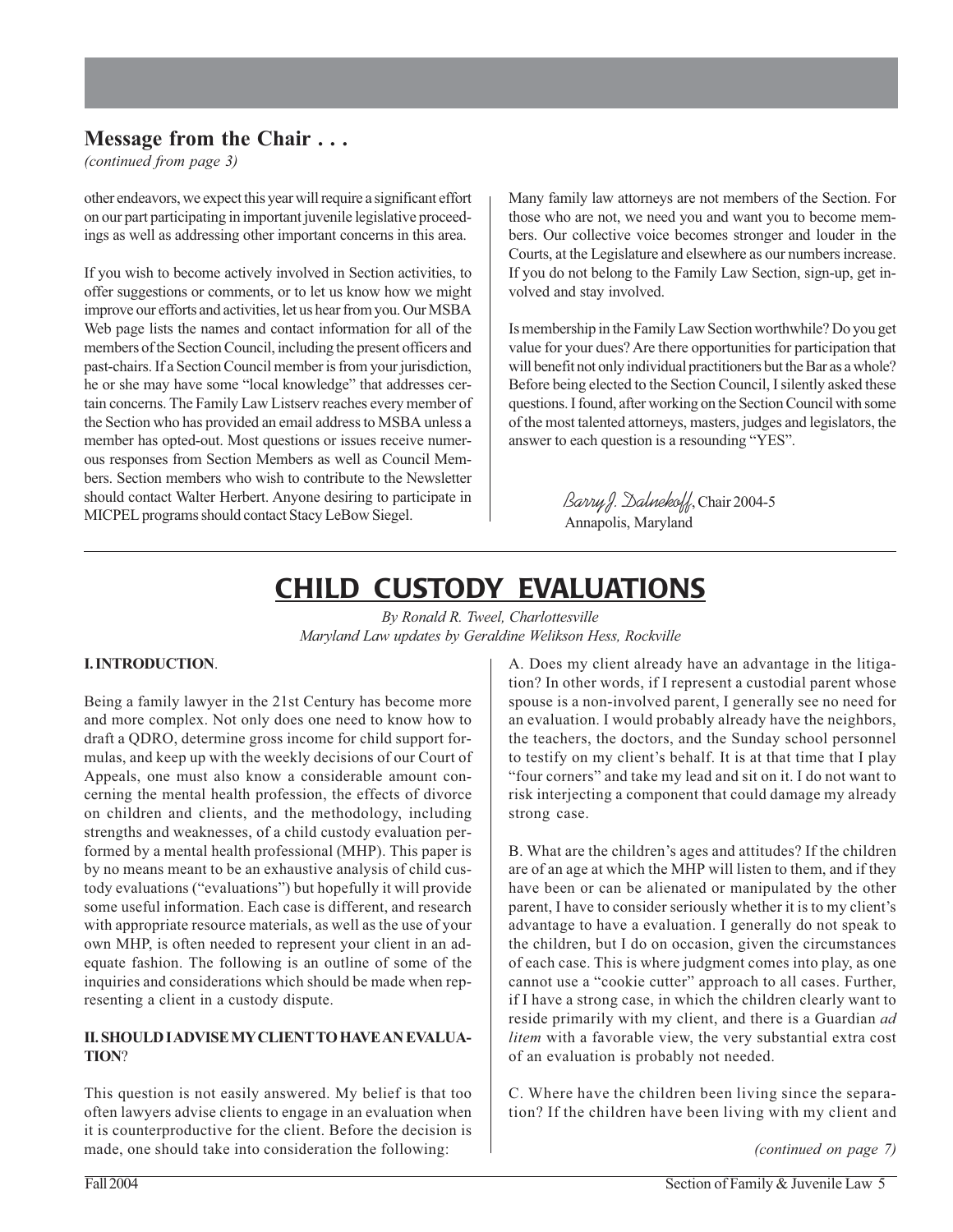*(continued from page 5)*

I have a strong case, then I will generally not seek an evaluation.

D. If I have a weak case with impediments to a successful outcome, i.e., a busy working parent, then I often will ask for an evaluation. It is almost as if the evaluation is a "no lose" situation for my client. When my client's case has problems, I feel that the evaluation may be one of my only hopes for arriving at a successful outcome.

E. Does my client appear to me, a lay person, to have any emotional or mental disorder? Of course an attorney should never attempt to diagnose a client, but with some experience we certainly can discern certain obvious defects. For example, extreme narcissism on the part of the client is fairly easy to detect. It will be a key element in the evaluation since the MHP will quickly determine that the parent is more concerned about the divorce issues than the children. Also, the parent may be totally unable to avoid discussing the divorce in any conversation regarding the children. This behavior will be a very negative factor in any evaluation by a MHP and if, after coaching by counsel, a parent cannot overcome this mindset, an evaluation has to be viewed with caution.

F. It is often helpful to obtain all of the client's mental health and medical records before a decision as to whether an evaluation should be requested. Do not, however, be afraid of a diagnosis of depression by your client's treating physician. Most normal people experiencing a traumatic divorce have some degree of depression. Judges are accustomed to depression in divorce cases. Realize that there are two kinds of depression, i.e. situational depression and clinical or biological depression. Remember these are my terms and not the terms of the professionals. In other words, is this depression caused by the divorce (situational) or is this depression caused by some chemical imbalance (biological)? Therefore, one should speak to the client's treating psychologist before the decision to request an evaluation is made.

G. Know your judge. Does the judge ignore this type of testimony, slavishly adopt it, or fall somewhere in between? If this information is unknown, contact other lawyers who are familiar with the judge's proclivities.

H. With this information in hand and after a full and frank discussion of this information and your thought processes with the client, you and the client should decide jointly whether an evaluation will be helpful.

#### **III. HOW TO SELECT AN EVALUATOR.**

A. Obtain the CV of each potential evaluator and scrutinize it for experience, education and particular biases. In this instance, one should review all articles or publications written by the MHP because they may provide some indication as to the MHP's particular interests or propensities. Has the MHP received special forensics training?

B. Most MHPs come from a specific school of thought. Much of this is dependent upon where they did their training and to what extent they use one scientific model vs. various other models. This is something one should try to determine, especially with the help of other professionals in the field that an attorney can contact informally.

C. What is your personal experience with this MHP in other evaluations? This may be one of the most important factors. Does this person customarily recommend joint legal and physical custody unless there is some unusual circumstance? Does this person always tend to recommend custody for the primary caretaker? Keep a file in your mind or your file cabinet on every MHP within hiring range.

D. Have at least a phone interview with all potential evaluators if you are unfamiliar with them. Ask them for their CV before the interview. During the interview, one should inquire as to the school of thought adhered to; the methodology to be employed; the tests to be used; and the degree to which the MHP will use collateral witnesses. Further, find out the number of contacts with each parent and the children that will take place in the evaluation process, and determine whether this person is willing and/or able to take the requisite time to do a thorough evaluation.

E. There is obviously a difference between a psychologist, a psychiatrist, a licensed clinical social worker, a licensed clinical professional, etc. One must know the difference in the training and thought processes of these different MHPs.

F. Do not allow a treating professional to be an evaluator since it is a clear conflict of interest and violates the APA Guidelines.

G. The evaluator must have education, training and experience in:

- Child and family development
- Child and family psychology
- The impact of divorce on children

I. Can the client afford it?

*(continued on page 9)*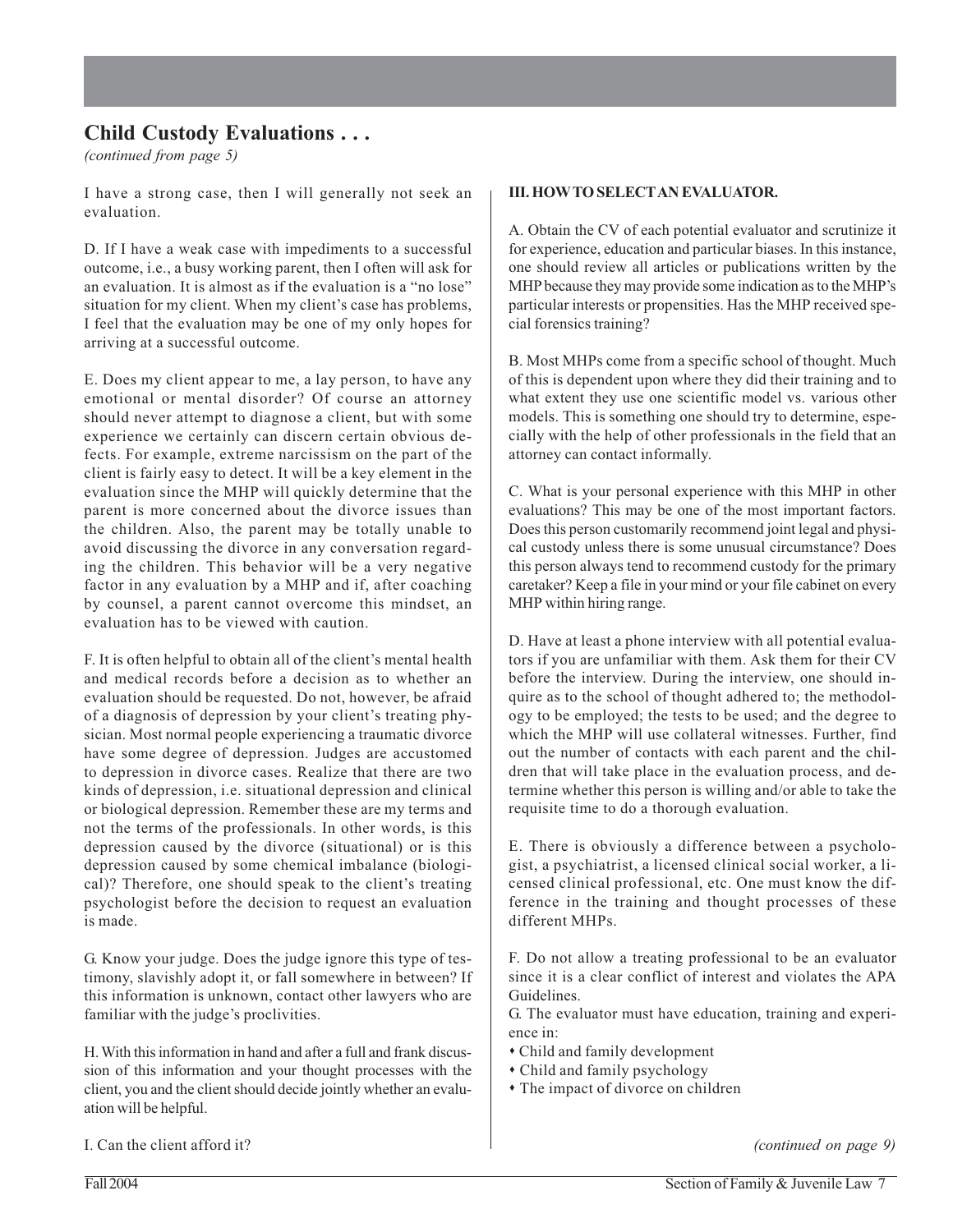*(continued from page 7)*

H. Is the MHP acquainted with the APA Guidelines and are they followed in an evaluation?

I. Does the evaluator have a good reputation with the judge? Most judges have long memories.

J. Once all this information has been collected, discuss it with the client and make a knowledgeable decision as to the appropriate evaluator.

#### **IV. CONFERENCE WITH CHOSEN EVALUATOR BEFORE THE EVALUATION COMMENCES**.

A. Once an evaluator has been selected, it is important that you confer with the evaluator *before* the process begins. I have had unfortunate circumstances arise when I spoke with the evaluator well after she had proceeded with her evaluation. The evaluator had already made up her mind as to what she believed and what her opinions would be and, therefore, my input was basically disregarded. This relates not only to the analysis of certain facts which you may want to provide to the evaluator, but also to other information which may have been omitted from the evaluation process.

B. Be ready to state in a brief and cogent fashion the salient facts which support a favorable outcome for your client.

C. The evaluator expects counsel to be an advocate. Therefore, do not hesitate to provide a favorable slant, but be careful not to overstate your client's position. Also, do not overstate the bad attributes or actions of the other parent.

D. Do not be afraid to include some general analysis from a legal/psychological standpoint as to what you have been able to observe at hearings or depositions as to the other party, such as positions taken in negotiations, etc. We are not mental health professionals, but we *should* know more than the average person about mental health issues.

E. Provide the evaluator with important documents that will be helpful to him or her in reaching an opinion. An example of this may be letters written by the other parent that praise the parenting ability of your client; apologize for certain negative conduct; are vindictive statements; are statements indicating an unwillingness to cooperate in co-parenting the child, etc. I am often amazed at what parties put in writing, especially e-mail, in these types of cases.

F. Do not be afraid to state to the evaluator a position taken by the other parent in negotiations between the parties. One must be careful about stating to the evaluator positions taken between counsel, because of potential ethical concerns.

G. Make sure that statements to the evaluator are consistent with what you are advising your client. Do not focus on the other party's deficiencies without directly relating them to the impact on the child. An exhaustive list of the other parent's faults that cannot be directly tied to a negative impact on the child is not useful and can make the wrong impression on the MHP. Advise your client to always give "child centered answers" to questions posed by the evaluator.

H. Do not establish an adversarial relationship with the evaluator. The evaluator should feel comfortable with counsel and have trust in what is presented in the process.

#### **V. DISCOVERY**.

A. As soon as the case commences, interrogatories, requests for production of documents, and perhaps even requests for admissions, should be submitted. This also relates to the potential evaluation.

B. In this discovery process, one will want to discover the names of any MHPs or medical doctors used by the opponent, plus other factors that would be helpful to the evaluator in the evaluation process. This information can then be used in your conference with the evaluator before the evaluation begins. As time progresses, I find requests for admissions to be more and more useful. Not only do I use them for information, but I use them for authentication of letters, emails and other documents.

C. Depositions are of course helpful in fleshing out information that cannot be discerned or obtained through written discovery techniques.

D. Subpoenae *duces tecum* are very important when it comes to obtaining the mental health records of the opposing party. Mental health records should be analyzed carefully.

In Maryland, a party has a patient-psychiatrist/licensed psychologist/licensed certified social worker privilege with regard to any diagnosis or treatment they received outside of the custody evaluation. Courts and Judicial Proceedings 9- 109, 9-121. A party does not automatically waive their patient-psychiatrist/licensed psychologist privilege when custody is in issue or when a custody evaluator is appointed. Laznovsky v. Laznovsky, 357 Md. 586; 745 A.2d 1054 (2000).

*(continued on page 11)*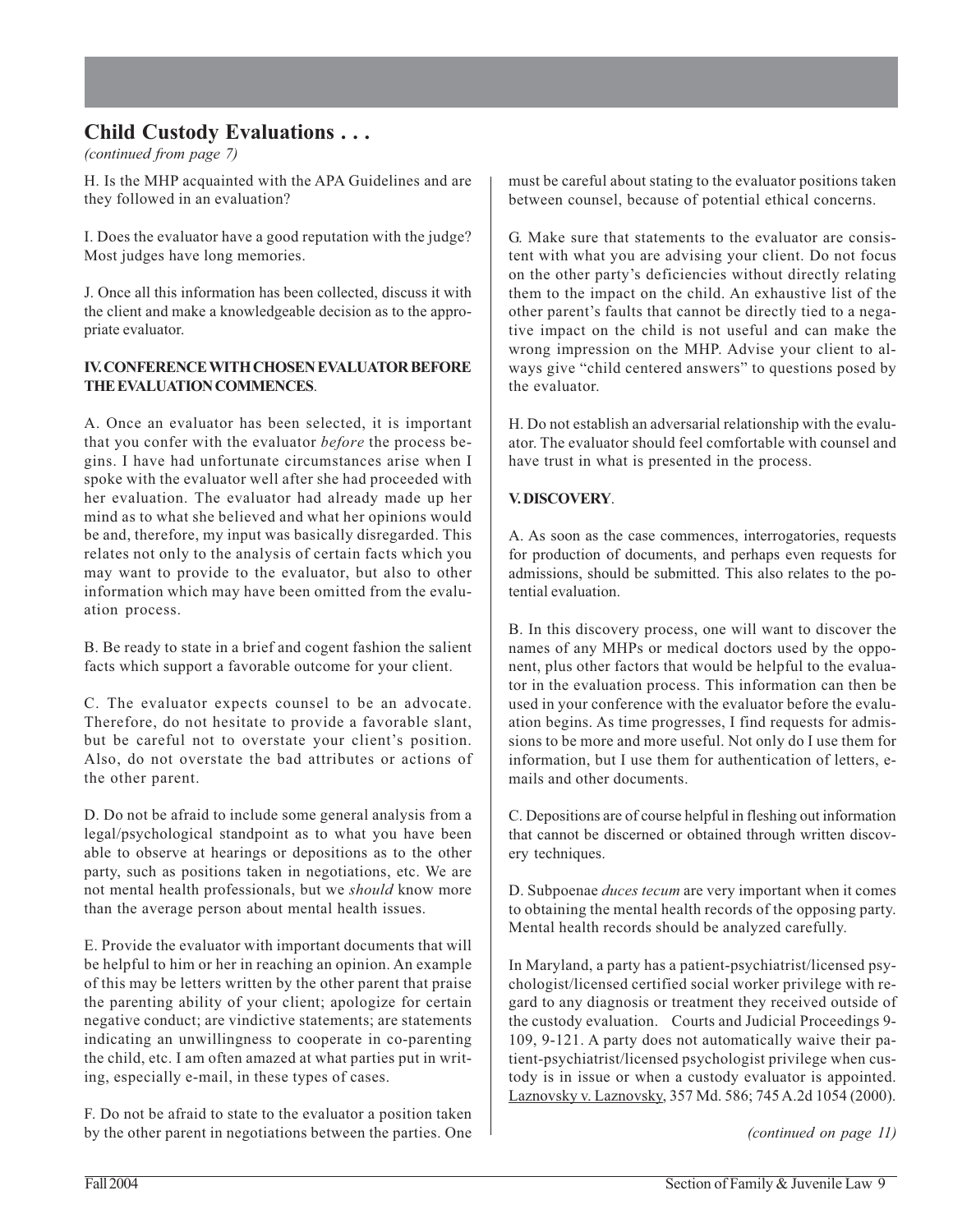*(continued from page 9)*

It is likely that there is no automatic waiver of the patient/ licensed social worker either, although Laznovsky did not specifically address the patient-licensed social worker privilege. If the party chooses not to waive the privilege, you will not be able to obtain their mental health records. However, if the party waives the privilege so that the custody evaluator receives the mental health records, then you should be able to receive a copy as well.

E. Most important is whether to formally depose the evaluator. If one receives a favorable report, then talk to the evaluator on an informal basis. Formal discovery through subpoenae *duces tecum*, depositions, etc. may be counterproductive for several reasons. First, it will alert opposing counsel to do the same. Secondly, it may irritate a sensitive evaluator.

F. If the report, however, is critical of or disappointing to the client, then I believe that discovery is important. First, a subpoena *duces tecum* to the evaluator should request his entire file and especially the raw data from any tests. I will discuss below in the section on depositions why the test data can be so critical.

In Maryland, the raw data can only be directly provided to a psychiatrist or psychologist. Before the raw data is provided by the evaluator there must be a court determination that your chosen psychiatrist/psychologist is qualified by his/her training, education, or experience to receive and interpret the raw data. Md. Health-General Code Ann. 4- 307(e)(2), (3).

G. Once one has obtained the file and the raw data from the evaluator, it should be reviewed with a consulting MHP. Do not feel so experienced or knowledgeable that you can completely analyze this information without the help of a mental health professional.

H. Where appropriate, review this material with your client. One may need to be selective about what information to share with your client.

I. Whether the evaluator's deposition is taken is based upon certain factors. Obviously, if one does not find information in the subpoenaed documents that would be helpful, then perhaps a deposition would not be useful. If your evaluation of the report, along with your consulting MHP, cannot discern any weaknesses in procedure or substance, then a deposition is questionable. Also, if the weakness in the documents, data or analysis of the evaluator is questionable or improper, then one must determine whether exposing this in a deposition is wise. One may want to wait until trial to surprise the other party and the evaluator and not give them an opportunity to repair the damage.

J. The bottom line is that discovery techniques are very important when a custody evaluation is used, and discretion must be used as to which particular techniques you employ.

#### **VI. READING AND ANALYZING THE EVALUATOR'S REPORT**.

Much of this section relates to both the potential deposition and the cross-examination of the MHP. This section therefore should be read in conjunction with the following section. Some of the issues to be considered in reading and evaluating the report are as follows:

A. Before reading the report, one should become thoroughly familiar with the APA Guidelines on the conduct of an evaluation. Even though these guidelines are merely aspirational, it is accepted within the field that they should be followed. Dr. Arnold Stohlberg testified in a case on my behalf that he is aware of certain Virginia psychologists who have been disciplined by the State Board for not following these aspirational guidelines.

B. The report at a minimum (according to APA Guidelines) should cover the following areas:

- Parenting capacity in conjunction with the psychological and developmental needs of each child.
- Assessment of the adult's capacity for parenting, including knowledge, attributes, skills and abilities, or lack thereof.
- Psychological functioning and developmental needs of each child, including an understanding of the child's custody preference where appropriate.
- Assessment of the functional ability of each parent to meet those needs, including the evaluation of parent/child interactions.

 The parents' values, as they relate to the ability of each to plan for a child's future and to provide a stable and loving home.

 Potential for inappropriate behavior or misconduct that might adversely affect the child.

C. Review the report for any societal biases or prejudices of the evaluator. Does it appear from the report that any bias based upon age, sex, race, ethnicity, national origin, religion, sexual orientation, disability, language, culture or other socioeconomic status may prevent an objective evaluation? The APA Guidelines are clear that this is critical.

D. One should have access to a DSM IV, which categorizes mental health disorders and provides criteria for diagnosing

*(continued on page 13)*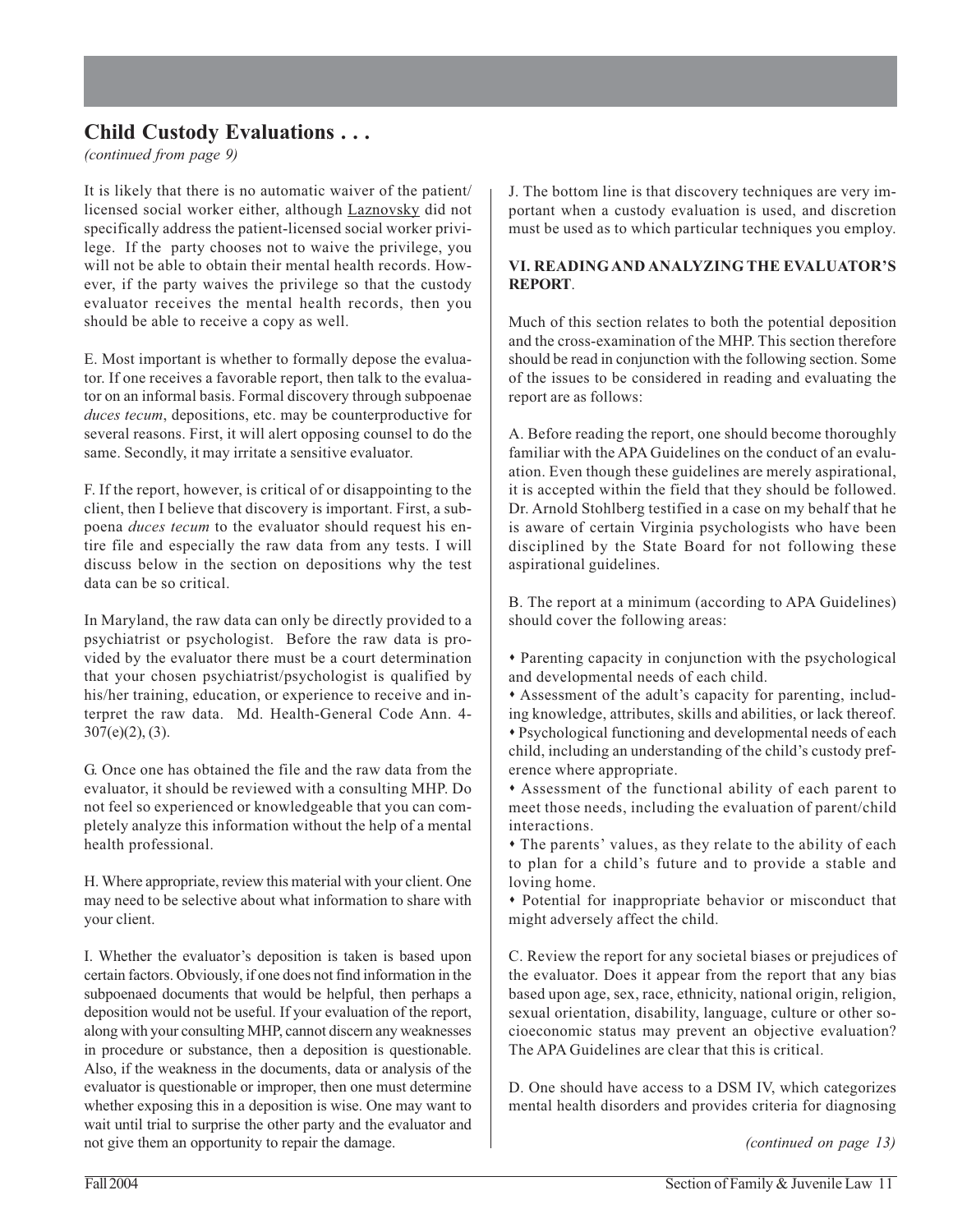*(continued from page 11)*

them. This should be in every family lawyer's library. If you see a diagnosis of a mental illness or a disorder, syndrome, etc., you should look up the rules and criteria for that diagnosis, and indeed whether it is recognized by the DSM IV at all.

E. Is the evaluator familiar with the DSM IV, not the DSM III? (Believe it or not, I had a case where the evaluator was using the DSM III and not the DSM IV).

F. First, start with the procedural aspects of the report. Note specifically, the dates of all conferences, the length of time for all conferences and phone calls, the dates of all tests, the length of time for all tests, the setting in which the tests were taken, and the nature and extent of all contacts with collaterals.

G. Explore carefully the amount of time that the evaluator watches the parent and child interacting. Many MHPs opine that it takes at least two occasions to obtain an accurate analysis.

H. Note all conferences with the attorneys as to number and duration. I have seen several reports where the evaluator has spent more time with opposing counsel than with me and this should be highlighted at trial.

I. Note all factual statements that do not cite a source. This should be explored in discovery or at trial.

J. Note where the evaluator has relied upon a single factor or source of information to reach a conclusion. A report needs "convergent validity," which is when multiple sources corroborate one fact or conclusion. Note where the evaluator has mixed data and observational information with interpretations in the same sentence. Data and observational information should be in one section of the report, and the conclusion and inferences drawn therefrom should be in another.

K. Amazingly, one will occasionally find in some reports that the data and the information obtained are not consistent with the conclusions. This is critical. I have had several cases where this has occurred.

L. Make sure that the raw data from tests are included in a comprehensive fashion in the report. I had one psychologist include only 50% of the data from a MMPI II computer-generated test result in his report. He omitted all of the adverse information because of his bias in favor of the father. This is why obtaining the raw data is important. This is also why the use of a consulting MHP is critical.

In Maryland, the raw data will not be included in the report because as stated earlier, the raw data cannot be disclosed to lay persons and can only be disclosed by court order to an appropriate psychologist or psychiatrist.

M. Beware the evaluator who sanitizes the report by omitting critical facts or observations which are inconsistent with his final conclusions. Make sure that all salient facts known to you and your client are listed in the report. If they are not, this is fodder for cross examination. Further, make sure there are no factual errors.

N. Scrutinize the report to determine if the conclusions that are reached are consistent with the observations and test results. One would be surprised as to how often they do not. This is one of the basic errors made by untrained MHPs or MHPs who are biased.

O. Write down every omitted fact that is not included in the report for use at a subsequent time, i.e., deposition or trial.

P. List all critical collaterals who were *not* interviewed. This will be important at deposition or trial.

Q. Review the entire report with your consulting MHP.

R. The APA Guidelines clearly dictate that the MHP should not be an advocate for either parent. However, certain reports will have either direct or indirect advocacy which should be highlighted at the appropriate time, i.e., deposition or trial.

S. Review the report to see how the evaluator relied upon empirical data or the behavioral sciences. The more scientific foundation that can be provided in the report, the more reliable and valid it will be. Reports that are not scientifically based are generally not considered to be valid or reliable.

T. Be sure that the report does not spend too much time in analyzing the causes for the divorce unrelated to child centered issues. This can happen if MHPs who have specialized in adult therapy venture into the realm of custody evaluations. Unfortunately, this has happened to me and produced a very superficial and inappropriate evaluation since the report did not center on parenting capacity.

U. Do not be misled by a report that diagnoses your client with some mental disorder that may not affect his or her parenting ability. I had one case where my client was diagnosed with a borderline personality disorder (serious problem), but none of her deficiencies affected her parenting capacity. This applies to such problems as depression and

*(continued on page 14)*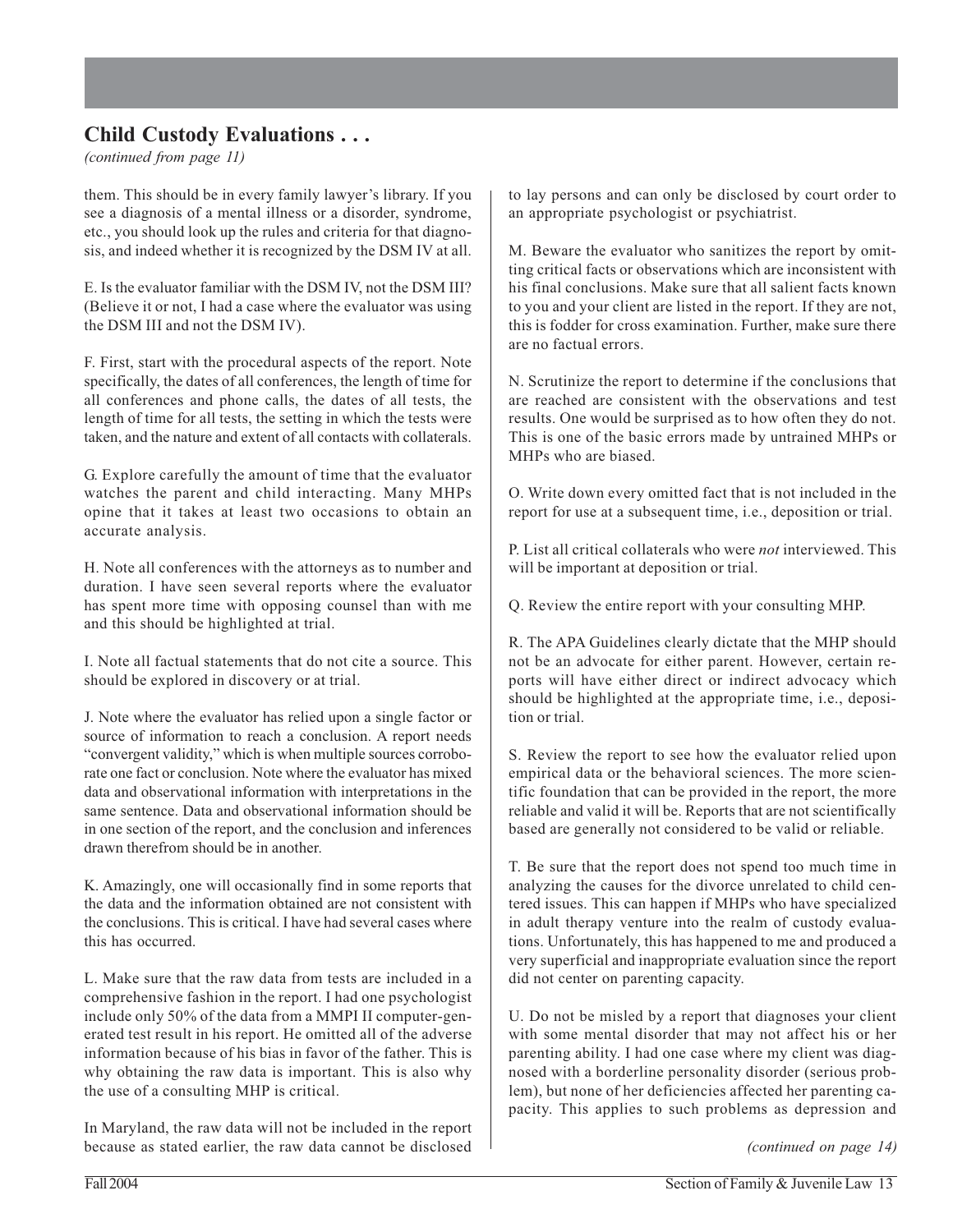*(continued from page 13)*

anxiety. Therefore, one must make sure that any diagnosed disorder, especially from testing such as the MMPI II, is related to parenting capacity.

V. The term "best interest" is freely used in child custody cases. Remember that if the order states that the primary purpose of this evaluation is to assess the "best psychological interest" of the child, you should scrutinize the report for opinions that do not relate to this issue.

W. Be careful where reports emphasize too much the child's physical environment, school placement, and relative physical advantages of the home or neighborhood of the possible custodian, instead of the psychological best interest of the child. This is missing the forest for the trees.

X. Does the report clearly state the following?

- Assumptions.
- Data.
- Interpretations.
- Inferences all premised upon established professional standards.

The evaluator must be able to articulate these specific areas, show how they were used in the recommendation, and explain how they are based upon established professional and scientific standards.

Y. In attempting to determine whether or not it is a scientifically based evaluation, try to discern whether the scientific literature is consistent with the report. Allow your consulting expert to assist you in this process.

Z. If the report identifies a mental health problem for either party, does the report state how this will have an adverse impact on the child? Remember, the impact on the child is critical for every good or bad statement made in the report.

AA. Maryland subscribes to the *Frye-Reed* test for admissibility of evidence. It is important that the evaluators' report and testimony address the experts chosen methodology and that it is shown that this methodology is generally accepted as reliable in the scientific community. If they are unable to do this, then the testimony should be excluded and/or they are ripe for cross examination.

BB. Determine whether the recommendation offered in the report exceeds the data collected from various sources. If so, highlight this at trial. Are the recommendations based upon absent information?

CC. Make sure that the report distinguishes data from inferences to be drawn from data. This is one of the most common mistakes by MHPs.

DD. Does the report describe or acknowledge the existence of parental conflict and its impact on the children? If so, what results and inferences are drawn from that fact?

EE. Does the report attempt to discern parental alienation? If so, what specific data or facts support this inference and what impact does it have on the children?

FF. Does the report answer questions that were not asked? If so, determine why this happened. Alternatively, did the report fail to address questions that needed to be addressed? If not, why not?

GG. Did the MHP use projective tests? Projective tests such as the Rorschach or T.A.T., cannot predict with accuracy the reliability of the information provided. Other types of tests need to be given to corroborate truthfulness of a test response.

HH. Has the evaluator received training on the MMPI II and not just the MMPI I? (Believe it or not, I had a case where this happened).

II. All major conclusions must be validated by at least two sources (convergent validity). A good report will assess the parental competencies by:

- Examining the functional abilities of each parent.
- Identifying the areas of strengths and weaknesses of parental competency.
- Exploring the relationship between observed parental strengths and weaknesses and specific parental demands.

 Assessing the fit between each parent's observed competencies and their relationship with each specific child.

Recommending remedial or dispositional options.

JJ. Did the evaluator have specific planned questions for each child in his interviews? Was it merely a random conversation? Planned and organized questioning should address these areas:

- Emotional well being of the child
- Physical well being of the child
- School performance
- After-school activities
- Recreational activities

*(continued on page 15)*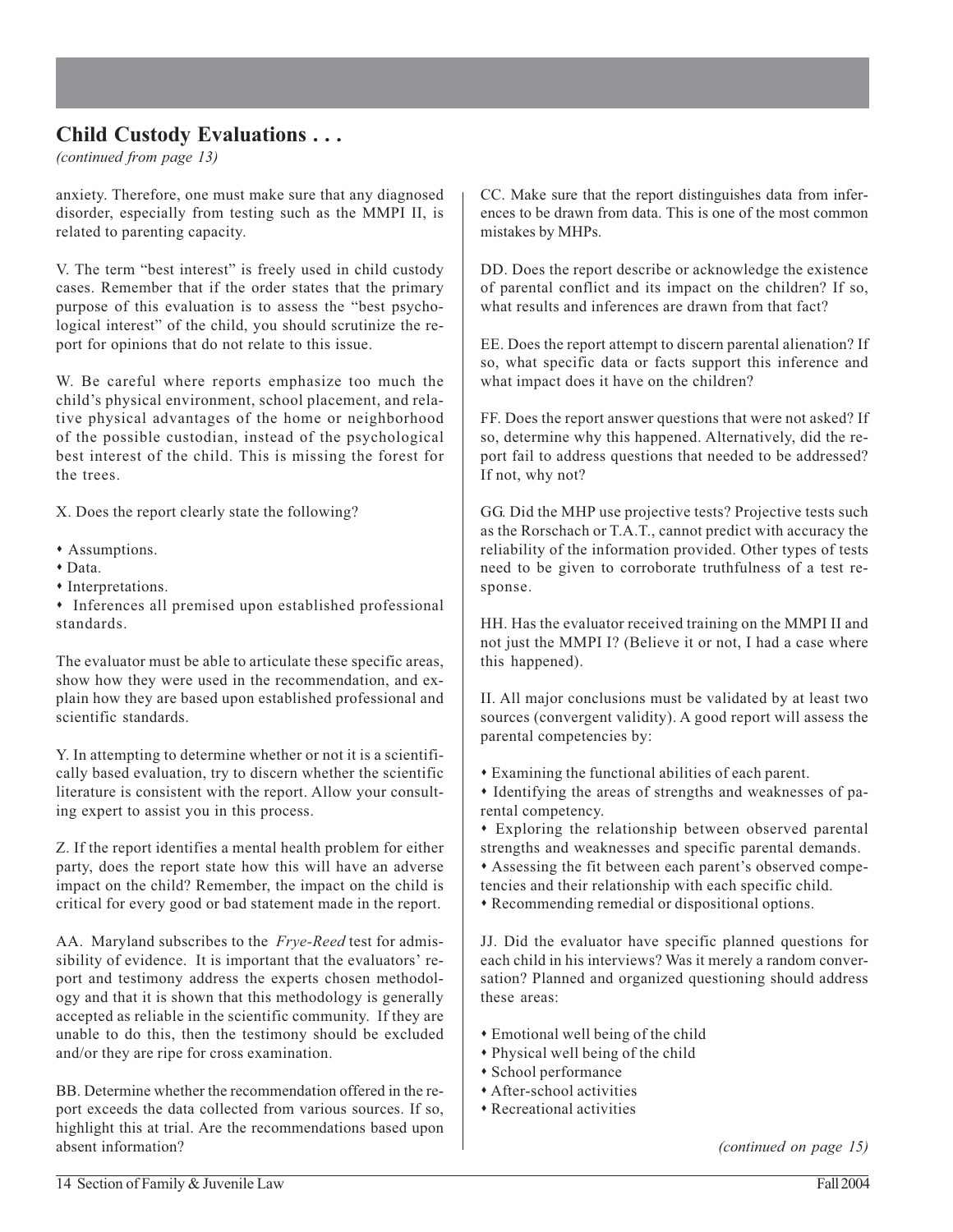*(continued from page 14)*

- Cognitive development
- Social development
- Social involvement, i.e. peer group involvement
- Religious identity
- Sexual identity and gender related issues
- Communication skills

 Child's perception, if any, of primary and secondary caretaker

- Child's perception, if any, of "psychological parent"
- Sibling relationships
- Child's perception of relationship with each parent
- Child's perception of extended-family involvement
- Child's description of daily routine and parental involvement in it
- Child's description of each parent's discipline and rules
- Child's involvement with each parent
- Child's custodial preference and explanation of why

If no structured interview process was used, then important issues may have been omitted. And if there is more than one child, then perhaps both children are not being asked the same questions.

LL. Since parental ability and capacity to meet the child's physical and psychological needs is the most important issue, does the report address the following questions:

1. Which parent provides the children with a safe, secure, predictable, consistent and stable environment?

 2. Which parent is better able to provide for the child's physical, material and financial needs?

 3. Which parent respects and encourages the children's religious heritage?

 4. Which parent respects and encourages the children's cultural identity?

 5. How does each parent perceive each child's understanding of who the child views as the psychological parent?

 6. How does each parent perceive each child's understanding of who the child views as the primary and secondary caretaker?

 7. Which parent provides the most encouragement for the children's educational performance?

 8. Which parent provides the most guidance and assistance to the child's educational performance?

 9. Which parent is available to help the child with homework on a consistent basis?

 10. How does each parent participate in each child's daily life?

11. Which parent provides a more flexible schedule?

12. Which parent provides better supervision?

13. Which parent provides more reliable scheduling?

 14. What is each parent's understanding of how each child feels about the proposed parenting plan?

 15. In what ways are the age-related issues, for which each child needs the other parent's involvement, being appropriately addressed?

#### **VII. CROSS EXAMINATION/DEPOSITION OF EVALUATOR**.

A. Once the report has been reviewed thoroughly, the first question to be asked is whether it meets the necessary standards. In Maryland, the question is whether it meets the *Frye-Reed* test. In summary, the *Frye-Reed* test requires that the methodology used by the expert be generally accepted as reliable within the expert's particular scientific field. *Frye v. United States, 54 U.S. App. D.C. 46, 54 App. D.C. 46, 293 F 1013 (D.C. Cir. 1923); Reed v. State, 283 Md. 374., 391 A.2d 364 (1978).*

B. If the report cannot meet the required standard, then a Motion in Limine should be filed. The basis for preventing the expert from testifying pursuant to a Motion in Limine, or restricting the expert to certain portions of his evaluation, is the violation of the *Frye-Reed* standard, the violation of the APA standards, or the violation of any State standards.

C. I have been successful on several occasions with a Motion in Limine in preventing the testimony in its entirety or limiting the testimony to accepted procedures. Most of the time, one can expect to lose these motions, as I have done, because the court will consider it a matter going to the weight of the evidence. Nonetheless, it can be valuable if it makes the court question the validity, reliability and acceptability of the MHP's report and testimony.

D. All of the observations made above in the section addressing the review of the report are potential lines of questioning in a deposition or at a trial.

E. For young children, one must be aware of attachment theory and the particular assessment that maybe used on rare occasions for children age 0 to 5. This is a new approach in which the principles of attachment theory need to be understood.

F. One of my favorite techniques in cross-examining evaluators is to determine what they don't know. I use a standard format by asking them if they are aware of a particular fact which was not included in their report. If the evaluator is not aware of the fact, then I ask hypothetically that if it were true, would it change his opinion. Usually, he will say that it will not. I then string together as many unknown facts as I can, asking the same question. After I have gone

*(continued on page 16)*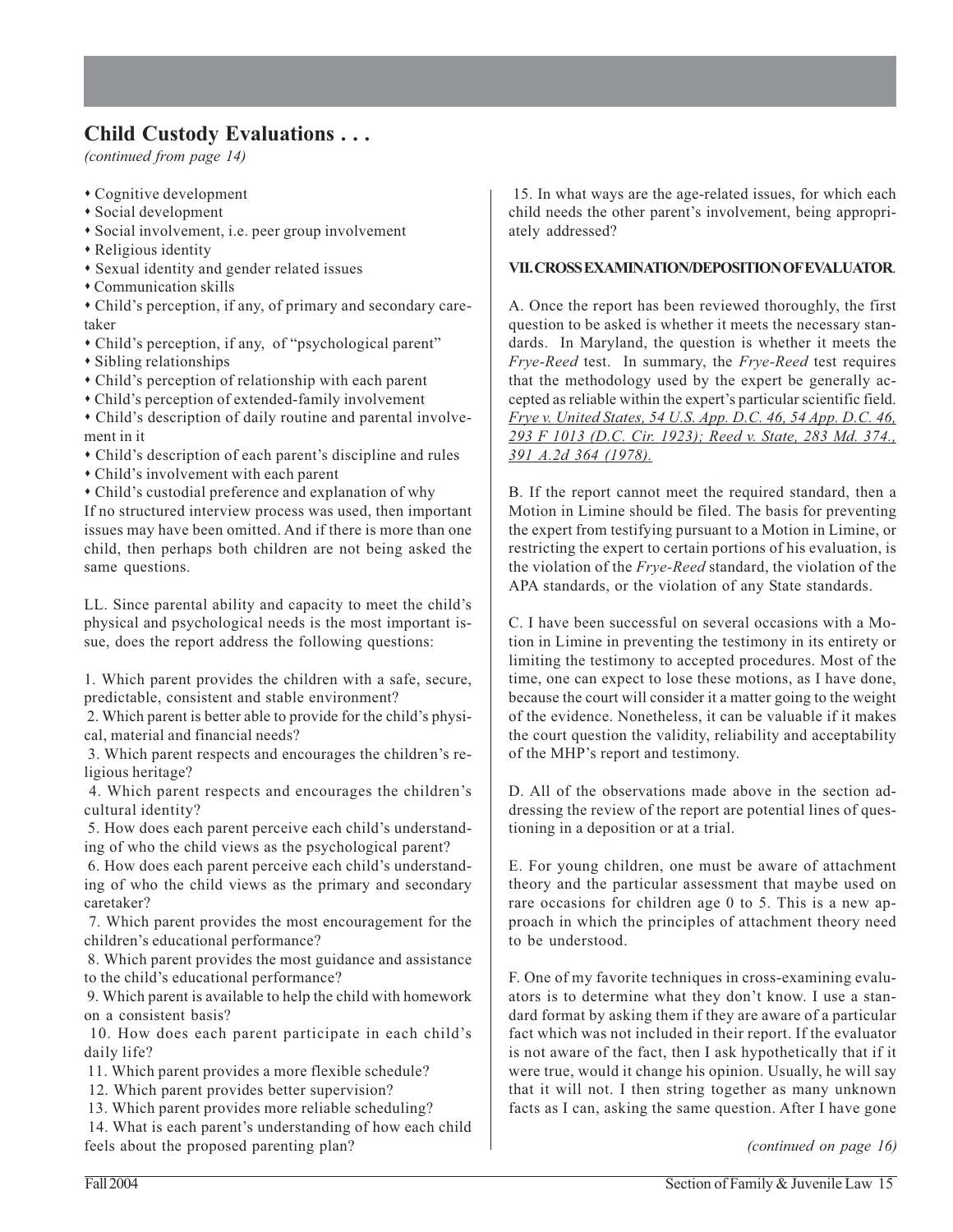*(continued from page 15)*

through two or three of these facts, I will ask a third question which is, "Hypothetically, if all of the stated facts are true, would these facts collectively change your opinion?" If I do that after each substantive question and set forth as many relevant unknown facts to the evaluator as possible, sometimes I can justifiably come up with 20 or 30 facts relative to the parents or the children. In essence, the format is as follows:

1. Are you aware of fact X?

2. Hypothetically, if this fact is true, would it change your opinion?

3. Hypothetically, if all of the above facts are true, would these facts collectively change your opinion?

This can greatly undermine the evaluator's credibility before the court.

G. It is always important to read everything that has been written by the evaluator in terms of articles, journals, CLE materials, treatises, etc. This can be very fertile ground.

H. In Maryland, the statutory basis for expert testimony is contained in Maryland Rule 5-702. Expert testimony may be admitted if it will assist the trier of fact to understand the evidence or determine a fact in issue. The court shall consider (1) whether the witness is qualified as an expert by knowledge, skill, experience, training, or education, (2) the appropriateness of the expert testimony on the particular subject and (3) whether a sufficient factual basis exists to support the expert testimony.

The Maryland Code does not specifically address the admissibility of expert testimony by a licensed social worker. The determination as to whether this witness is an expert is within the sound discretion of the Court. *In re Adoption/Guardianship No. CCJ14746, 360 Md. 634, 759 A.2d 755 (2000).*

 Custody evaluation reports often contain hearsay, statements and opinions of collateral witnesses such as teachers, pediatricians, psychologists, and neighbors. A trial judge exercising his/her independent judgment in making a final decision can base his/her decision on these reports, however the parties need to be given an opportunity to review the report, cross examine the evaluator and produce outside witnesses to establish inaccuracies in the report. *Denningham v. Denningham, 49 Md. App. 328, 431 A.2d 755 (1981).*

I. As for the expert's credentials, some of the questions which you may want to ask are:

 Is the MHP a member of the American Psychological Association?

Does the MHP treat or test children or adults?

 Has the MHP ever been denied a license or membership in a professional organization?

If the MHP has been trained as a counseling psychologist, can he/she clearly delineate why he/she has confidence in utilizing the assessment techniques needed in an evaluation?

J. In questions relating to the evaluation procedure (in addition to those in the above section relative to reading the report), one might want to ask:

 Were significant persons excluded from the interview process and if so, why?

What information was omitted from the report and why?

 What type of standardized administration procedures were prescribed for the tests, and were they followed? If not, why?

 What is the purpose or relevance of utilizing the standard methodology for taking a test and how can it skew the results if you don't follow that methodology?

K. If the evaluator used the MMPI II, inquire as to the following:

1. What is the difference between the MMPI I and the MMPI II?

2. Have the evaluator state the method by which the MMPI was originally established (by testing low-socioeconomic-level inpatient inmates in Minnesota who exhibited psychological disorders in the 1940s).

3. Have the evaluator admit that this test it not a custody evaluation.

4. Have the evaluator admit that the MMPI II test does not determine parental capacity.

5. How was the MMPI II scored? Was it scored by hand or by computer? What service was used to score it by computer?

6. If it was scored by computer, are there internal inconsistencies in the responses? If so, was there an attempt to reconcile these inconsistencies?

7. How many MMPI II tests has the evaluator administered and how many of them has he personally scored?

8. Did the evaluator personally administer the test?

*(continued on page 17)*